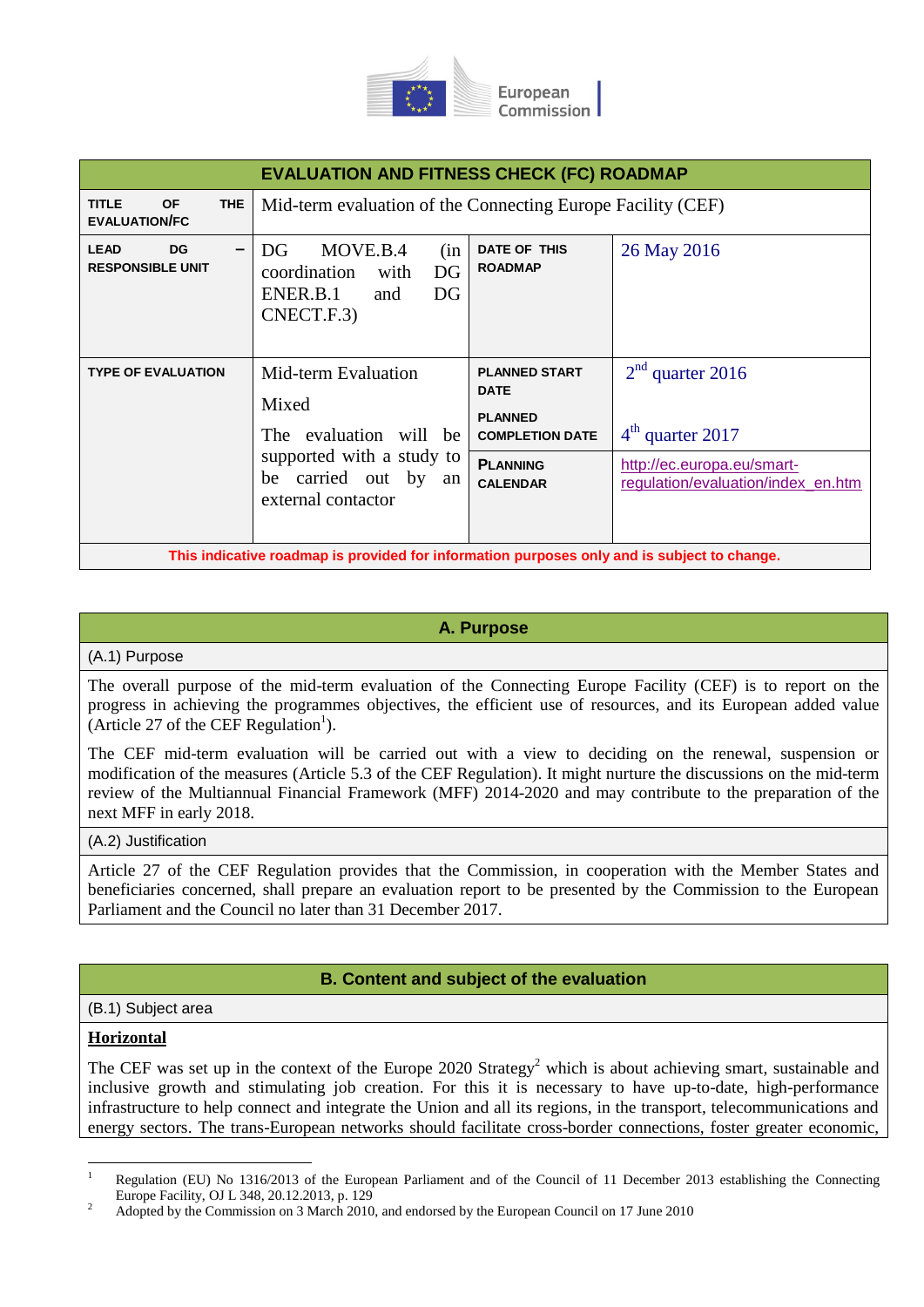social and territorial cohesion, and contribute to a more competitive social market economy and to combating climate change.

The CEF was proposed as a common financing programme for the completion of trans-European infrastructure networks as set out in Guidelines in the fields of transport<sup>3</sup>, energy<sup>4</sup> and telecommunications<sup>5</sup>. The rationale for a common funding instrument was to enable synergies between the three sectors to be harnessed to the full, thus enhancing the effectiveness of EU action and enabling implementing costs to be optimised.

The overall aim of the CEF is to enable projects of common interest in these three sectors. These projects should aim at the development and construction of new infrastructures and services, or at the upgrading of existing ones. Accordingly, the CEF should accelerate investment and leverage funding from public and private sectors.

The CEF's original budget of EUR 33.2 billion was reduced by 8% with the establishment of the European Fund for Strategic Investments (EFSI) under President Juncker's Investment Plan for Europe in June 2015<sup>6</sup>. The EFSI provides for loans and guarantees, managed by the European Investment Bank, notably for investment in infrastructure projects in the 3 CEF sectors. It is complementary to the CEF (in particular the CEF's financial instruments) and other EU financing programmes. Thus the CEF budget for 2014-2020 is now EUR 30.4 billion, of which approximately EUR 24.1 billion for transport, EUR 5.35 billion for energy and EUR 1 billion for telecommunications.

The CEF primarily provides for financial assistance essentially in two forms:

- Grants (app. 90% of the budget) provided through calls for proposals managed for the majority by the European Commission with the assistance of its Innovation and Networks Executive Agency (INEA);
- Financial instruments (app. 9%): developed together with entrusted financial institutions such as the European Investment Bank  $(EIB)^7$ . These financial instruments build on the experience with previous such instruments, notably the Marguerite Fund, the Loan Guarantee for TEN Transport (LGTT) and the Project Bond Initiative.

In addition the CEF can fund Programme support actions (app. 1%) which are technical assistance actions aimed at helping the Commission, Member States or stakeholders in the implementation of the programme.

The CEF funding is based on Commission Implementing Decisions establishing Multi-Annual and Annual Work Programmes which set out inter alia the budget, the objectives and funding priorities, the funding instrument etc.

The CEF represents only a small percentage of the investment sum needed to meet the objectives of the TEN Guidelines for transport<sup>8,9</sup>, energy<sup>10,11</sup> and telecommunications<sup>12,13</sup>. The two other main EU sources for the financing of infrastructure at European level are – first and foremost – the European Structural and Investment Funds (ESIF)  $^{14}$ , accounting for EUR 454 billion, and the European Fund for Strategic Investments (EFSI)

1

<sup>3</sup> Regulation (EU) No 1315/2013 of the European Parliament and of the Council of 11 December 2013 on Union guidelines for the development of the trans-European transport network

<sup>4</sup> Regulation (EU) 347/2013 of the European Parliament and of the Council of 17 April 2013 on guidelines for trans-European energy infrastructure and repealing Decision No 1364/2006/EC and amending Regulations (EC) No 713/2009, (EC) No 714/2009 and (EC) No 715/2009

<sup>&</sup>lt;sup>5</sup> Regulation (EU) No 283/2014 of the European Parliament and of the Council of 11 March 2014 on guidelines for trans-European networks in the area of telecommunications infrastructure and repealing Decision No 1336/97/EC

<sup>&</sup>lt;sup>6</sup> Regulation (EU) 2015/1017 of the European Parliament and of the Council of 25 June 2015 on the European Fund for Strategic Investments, the European Investment Advisory Hub and the European Investment Project Portal and amending Regulations (EU) No 1291/2013 and (EU) No 1316/2013 — the European Fund for Strategic Investments. The original CEF budget was EUR 33.2 billion, of which EUR 26.2 billion for transport, EUR 5.5 billion for energy and EUR 1.1 for telecoms.

<sup>&</sup>lt;sup>7</sup> Commission Decision C(2015)  $\frac{1}{2}$  final of 22 July 2015 on the conclusion of the Delegation Agreement between the European Union and the European Investment Bank in respect of the Debt Instrument under the Connecting Europe Facility.

 $8$  COM(2011)0650 final/3

 $^{9}$  COM(2011)0665 final/2

Energy infrastructure priorities for 2020 and beyond  $- A$  Blueprint for an integrated European energy network  $[COM(2010) 677$  final] of 17 November 2010); Energy 2020: A strategy for competitive, secure, and sustainable energy [COM(2010)639]

<sup>&</sup>lt;sup>11</sup> The International Energy Agency (IEA) has recently assessed that the cumulative investment in EU electricity and gas transmission infrastructure for 2014-2035 will be in the order of: EUR 217-276 billion for gas (annual average: EUR 12.5 billion); EUR 139-153 billion for electricity (annual average: EUR 6.5 billion). Source: International Energy Agency, World Investment Outlook 2014. Paris: OECD/IEA, p. 167.

<sup>&</sup>lt;sup>12</sup> European Parliament: Broadband infrastructure, Supporting the digital economy in the European Union, In-depth Analysis, September 2015 — PE 565.891

<sup>&</sup>lt;sup>13</sup> A Digital Single Market Strategy for Europe - Analysis and Evidence, SWD(2015) 100 final {COM(2015) 192 final}

<sup>14</sup> The ESIF is made up of five coordinated funds: European Regional Development Fund (ERDF) European Social Fund (ESF) Cohesion Fund (CF) European Agricultural Fund for Rural Development (EAFRD) European Maritime & Fisheries Fund (EMFF)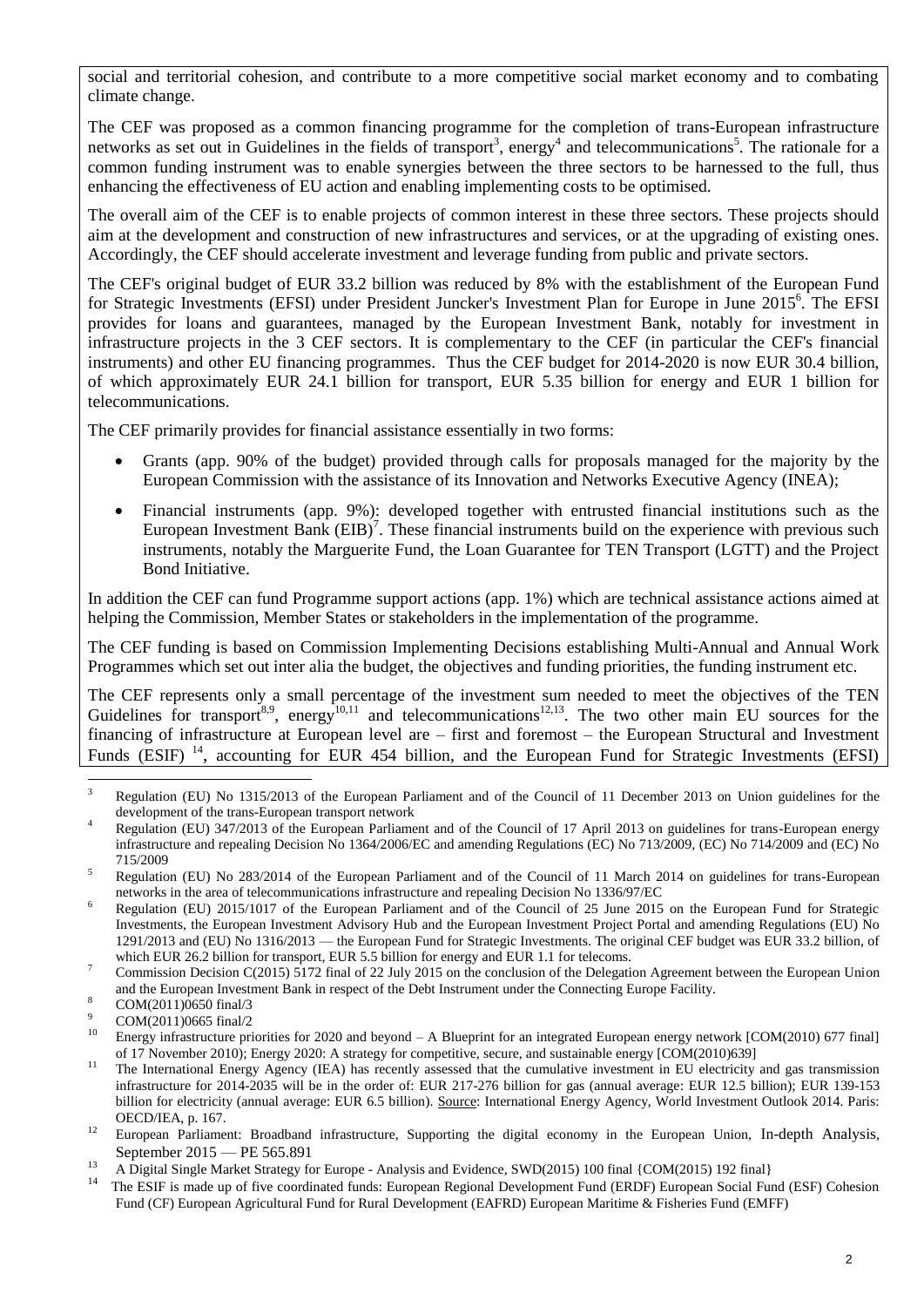accounting for EUR 21 billion which seeks to leverage EUR 315 billion of total investment. While the bulk of the investment needed in these infrastructure sectors should be delivered by the market, EU financing may be needed for specific projects with wider regional and European benefits which are unable to attract market-based financing. The CEF can therefore play an important role to bridge the funding gap in regions and sub-sectors where there is most need for European intervention.

## **Transport**

*Background*

CEF Transport is the successor of the Trans-European transport network (TEN-T) programme<sup>15</sup>, which provided funding for the development of the TEN-T in addition to other EU financing instruments such as the Cohesion Fund and the European Regional and Development Fund (ERDF).

## *Market Analysis*

The Commission estimated in 2011 that the completion of the TEN-T network would require a total investment of about EUR 500 billion by 2020, of which EUR 250 billion to complete missing links and remove bottlenecks in the core network. While the market and national budgets were expected to play a major role in delivering the infrastructures required to complete the TEN-T through appropriate investment and pricing mechanisms, a number of investments in infrastructure would not take place or would be delayed beyond 2020 if the EU did not take action.

## *Transport Guidelines and CEF funding*

In December 2013 the Union established a new framework for the development of EU transport infrastructure (the TEN-T Guidelines) and the means to support it financially via the CEF.

The Guidelines define the TEN-T network as well as specific infrastructure requirements for each transport mode and deadlines for Member States and relevant stakeholders such as infrastructure managers, regions and others as well as the EU. They provide for the development of a strategic core network by 2030 which links major nodes (urban nodes, ports, airports and other transport terminals) through key rail, road, inland waterway, maritime and air transport connections. In addition, a comprehensive network ensuring accessibility to all regions is to be developed by 2050.

The Guidelines and the CEF establish nine priority Core Network Corridors (CNC) to facilitate the coordinated implementation of the core network  $^{16}$  and a list of projects pre-identified in those corridors for priority EU funding during the period 2014 – 2020, based on their added value for TEN-T development and their maturity status.

The implementation of CEF Transport funding is based on the experience of the 2007-2013 TEN-T programme<sup>17</sup>. The budget of EUR 24.1 billion for the transport sector includes EUR 11.3 billion exclusively for support to projects of common interest in Member States eligible for the Cohesion Fund. The aim is to overcome the obstacles that traditionally some of the Cohesion Member States face to deliver on time complex cross-border transport

<sup>15</sup> <sup>15</sup> The TEN-T policy exists since the mid-1990s. The first "Community Guidelines" for the development of a trans-European network in the transport sector, adopted in 1996, established a "master plan" connecting national networks of all transport modes. These Guidelines - modified in 1999 - determined projects' eligibility for EC/EU funding. Regulations governing EC/EU funding from the TEN-T budget were adopted for the periods 1995–1999, 2000–2006 and 2007–2013. Other EU funds – notably the Cohesion Fund and the ERDF – also contributed significantly to developing the TEN-T. The Guidelines also constituted a reference framework for Member States' infrastructure policy. For the period 2007-2013, the TEN-T programme supported projects of common interest in the TEN-T with a budget of about EUR 8.1 billion.

<sup>&</sup>lt;sup>16</sup> To make sure that the corridors are developed effectively and efficiently, each is led by a European Coordinator, supported by a consultative forum (the "Corridor Forum"), on the basis of a comprehensive work plan. There are in total 11 coordinators, for the nine CNCs plus ERTMS and Motorways of the Seas.

<sup>&</sup>lt;sup>17</sup> With the CEF, the EU funding moved from the TEN-T 2007-2013 approach of concentration on 30 Priority Projects to a focus on core network corridors as established in the TEN-T guidelines. CEF contributes to supporting projects with a European added value and with significant societal benefits which do not receive adequate financing from the market. It gives priority to cross-border, bottleneck and missing link projects.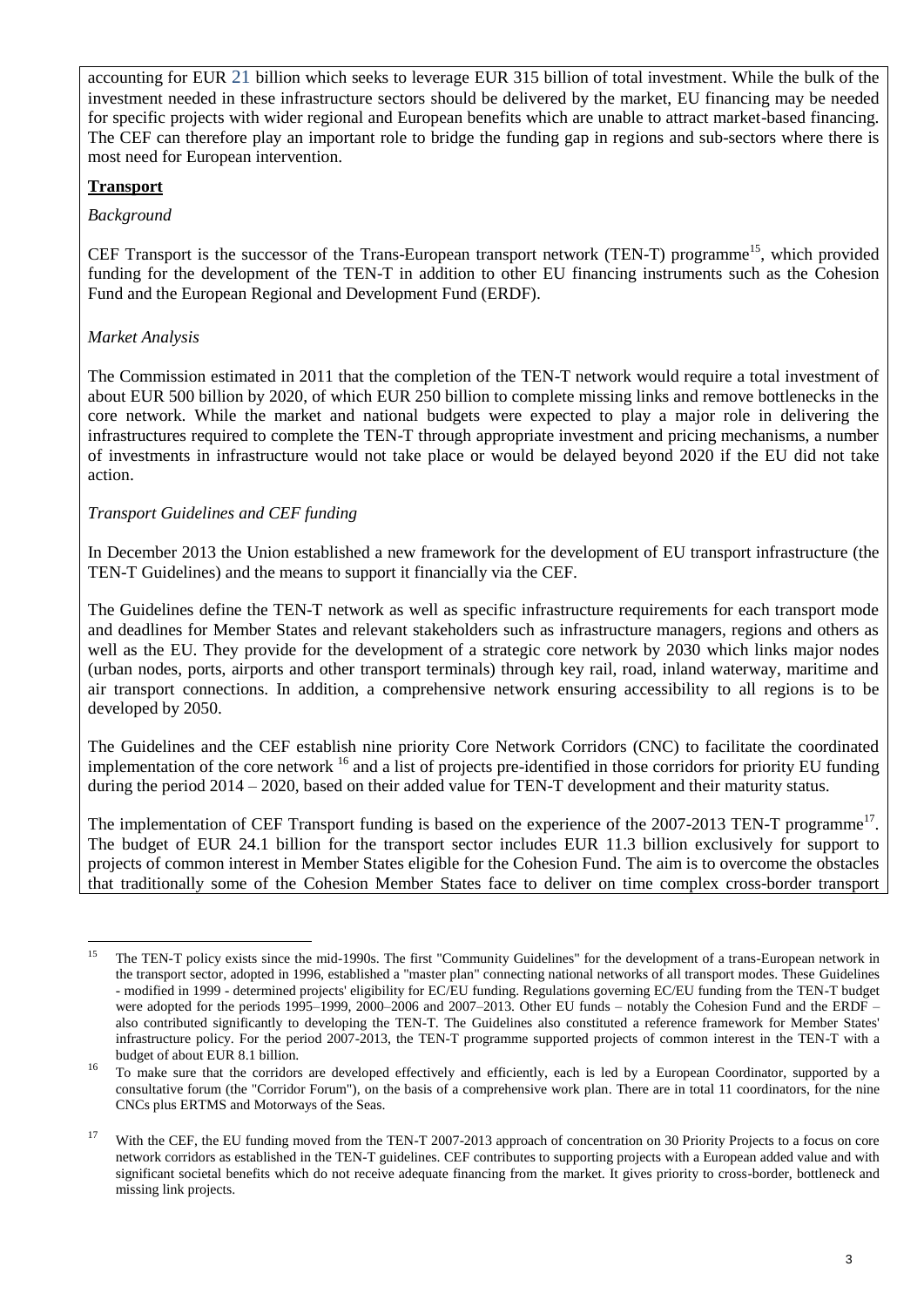infrastructure projects which contribute to completing the TEN-T network.

The CEF Regulation outlines a list of pre-identified projects on the TEN-T core network, to which the majority (80 to 85%) of CEF funding will be allocated:

- horizontal priorities, such as SESAR, telematics applications (ITS, ERTMS, RIS and VTIMS), Motorways of the Sea and innovation and new technologies,
- pre-identified projects in the core network corridors, and
- pre-identified projects in the other sections of the core network.

As regards the use of CEF financial instruments, the CEF Debt Instrument (operational since July 2015) serves to increase the level of investment in transport infrastructures in the EU in the period 2014-2020.

In addition, the Commission put in place a number of instruments (Communication<sup>18</sup>, delegated act<sup>19</sup>, work plans of the European Coordinators for the Core Network Corridors, financing decisions in the form of work programmes<sup>20</sup>, and related calls for proposals<sup>21</sup>) since the adoption of the TEN-T and CEF Regulations in order to reach the ambitious goals therein.

# **Energy**

### *Background*

Previously to the implementation of CEF-Energy programme, the two main programmes aimed to support the energy infrastructure development were the "Trans-European Energy Networks" (TEN-E) and the European Energy Programme for Recovery  $(EEPR)^{22}$ . The TEN-E financial assistance programme ran from 2007 to 2013. An overall of 127 actions were financed through this programme, with a total EU funding of 143 MEUR. The main reported obstacles to the implementation of the projects covered a range of issues, with the main common obstacles reported are related to: legal and regulatory framework; financial and technical constraints, lengthy permitting.

The lessons learned under the TEN-E programme were taken into consideration in the provisions of the Guidelines on Trans-European Network for Energy Guidelines, in force since April 2013.

## *Market analysis*

In the context of the Energy Infrastructure Package<sup>23</sup>, the Commission estimated that the investment to modernise and expand Europe's energy infrastructure is in the order of EUR 200 billion until 2020 in electricity and gas transmission and storage infrastructure, of which around two-thirds for electricity and smart grids infrastructure.

Recent studies performed by the International Energy Agency  $(IAE)^{24}$  confirm the need for further investment increase in energy infrastructures in the run-up to 2030 and beyond.

While the bulk of the investment needed in energy should be delivered by the market and its costs recovered through tariffs, it is however recognised that Union financing may be needed for specific projects with wider regional and European benefits which are unable to attract market-based financing. As explained below, CEF can therefore play an important role to bridge the funding gap in regions where there is most need for European

<sup>18</sup> <sup>18</sup> Communication on 'Building the transport core network: core network corridors and Connecting Europe Facility' COM(2013) 940 final of 7 January 2014.

<sup>&</sup>lt;sup>19</sup> Commission Delegated Regulation (EU) No 275/2014 of 7 January 2014 amending Annex I to Regulation (EU) No 1316/2013 of the European Parliament and of the Council establishing the Connecting Europe Facility

<sup>&</sup>lt;sup>20</sup> The Commission decisions on CEF transport work programmes and projects selected for funding may be found in: [http://ec.europa.eu/transport/themes/infrastructure/reference-documents/index\\_en.htm](http://ec.europa.eu/transport/themes/infrastructure/reference-documents/index_en.htm)

<sup>&</sup>lt;sup>21</sup> The CEF Transport calls for proposals can be found at:

<sup>22</sup> The European Energy Programme for Recovery (EEPR) was established as a one-off in 2009 to address both Europe's economic crisis and European energy policy objectives. 3.98 BEUR billion were assigned to co-finance EU energy projects that would boost the economic recovery, increase the security of energy supply and contribute to the reduction of greenhouse gas emissions, of those 44 were gas and electricity infrastructure projects.

<sup>&</sup>lt;sup>23</sup> Energy infrastructure priorities for 2020 and beyond – A Blueprint for an integrated European energy network  $[COM(2010) 677$  final] of 17 November 2010); Energy 2020: A strategy for competitive, secure, and sustainable energy [COM(2010)639]

 $24$  See footnote No. 13.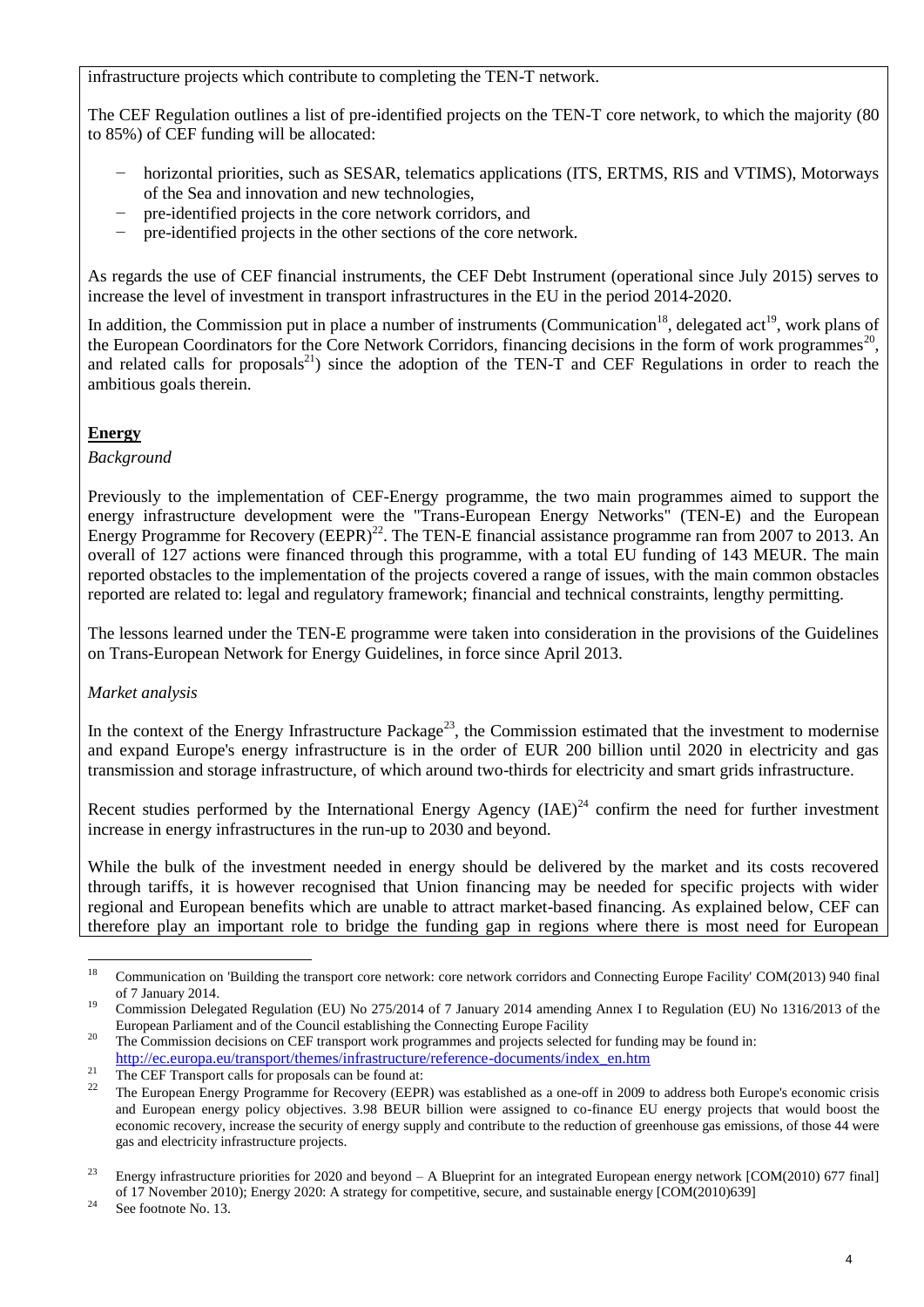#### intervention.

## *TEN-E Guidelines and CEF funding*

The Trans European Network for Energy (TEN-E) Guidelines<sup>25</sup> identify twelve priority corridors and thematic areas in the field of cross border energy infrastructure that must be implemented in the coming decade to help the EU meet its short and longer term energy and climate objectives. The TEN-E guidelines provide the policy framework to facilitate the implementation of the projects of common interest (PCIs).

To help create an integrated EU energy market, the Commission has drawn up a list of 195 key energy infrastructure projects known as projects of common interest (PCIs). These are essential for completing the European internal energy market and for reaching the EU's energy policy objectives of affordable, secure and sustainable energy.

Starting from priority corridors, a new, dynamic process to identify PCIs – based on strict criteria measured by  $cost\text{-}benefit\text{-}analysis^{\text{26}}$ .

Once identified, these projects will benefit from the following measures:

- $\triangleright$  Measures to accelerate permit granting (3.5 years' time limit, one-stop shop and transparency)
- $\triangleright$  Improved regulatory treatment for cross-border projects (risk-related incentives, cost allocation in function of net benefits)

Eligibility to receive CEF financial assistance The budget for CEF Energy accounts for EUR 5.35 billion in the period 2014-2020.

The CEF can provide financial support to those projects in terms of grants and financial instruments<sup>27</sup>. As regards the use of CEF financial instruments in the sector, the CEF Debt Instrument aims to support the Projects of Common Interest where the instrument can facilitate access to debt capital from commercial lending institutions, institutional investors or senior lending from the European Investment Bank.

## **Telecommunications**

*Background* 

1

The Digital Single Market<sup>28</sup> strategy defines broadband networks and digital services as the driver of European economic growth. ICT networks provide the backbone for digital products and services which have the potential to support all aspects of our lives, and drive Europe's economic recovery<sup>29</sup>. To achieve those objectives, CEF Telecom supports the deployment and interoperability of projects of common interest focusing on trans-European networks, in the form of digital service infrastructures (for about EUR 870 million) and broadband networks (for near EUR 156 million).

### Digital Service Infrastructures (DSI)

CEF Telecom supports DSI based on mature technical and organisational solutions to allow exchanges and collaboration between citizens, businesses and public authorities within and across European borders. Due to nonterritoriality of DSI, and often their inherently cross-border character a pan-European coordinated infrastructural

<https://ec.europa.eu/inea/en/connecting-europe-facility/cef-transport/apply-funding>

 $^{26}$ To be selected as a PCI, a project must have a significant impact on the energy markets and market integration of at least two EU countries, boost competition on energy markets and boost the EU's energy security by diversifying sources, and contribute to the EU's climate and energy goals by integrating renewables. The PCIs are selected according to the following process: in short, first, project promoters propose their projects for selection. Then so-called Regional Groups including representatives from Member States, the Commission, transmission system operators and their European networks, project promoters, regulatory authorities as well as the Agency for the Cooperation of Energy Regulators (ACER) assess the projects' compliance with the criteria and their European added value. Based on this assessment the Commission adopts the list of projects of common interest.

<sup>&</sup>lt;sup>27</sup> With the exception of PCIs in the oil sector

<sup>&</sup>lt;sup>28</sup> A Digital Single Market Strategy for Europe [COM(2015) 192 final]

<sup>29</sup> The Commissioner Oettinger at his keynote speech has pointed out the need of Gigabit broadband networks to drive the growth of European industry: "We need a Gigabit infrastructure for a Gigabit economy", CeBIT Global Conferences/EU Conference - 14 March 2016: Keynote "On the way to the Digital Union".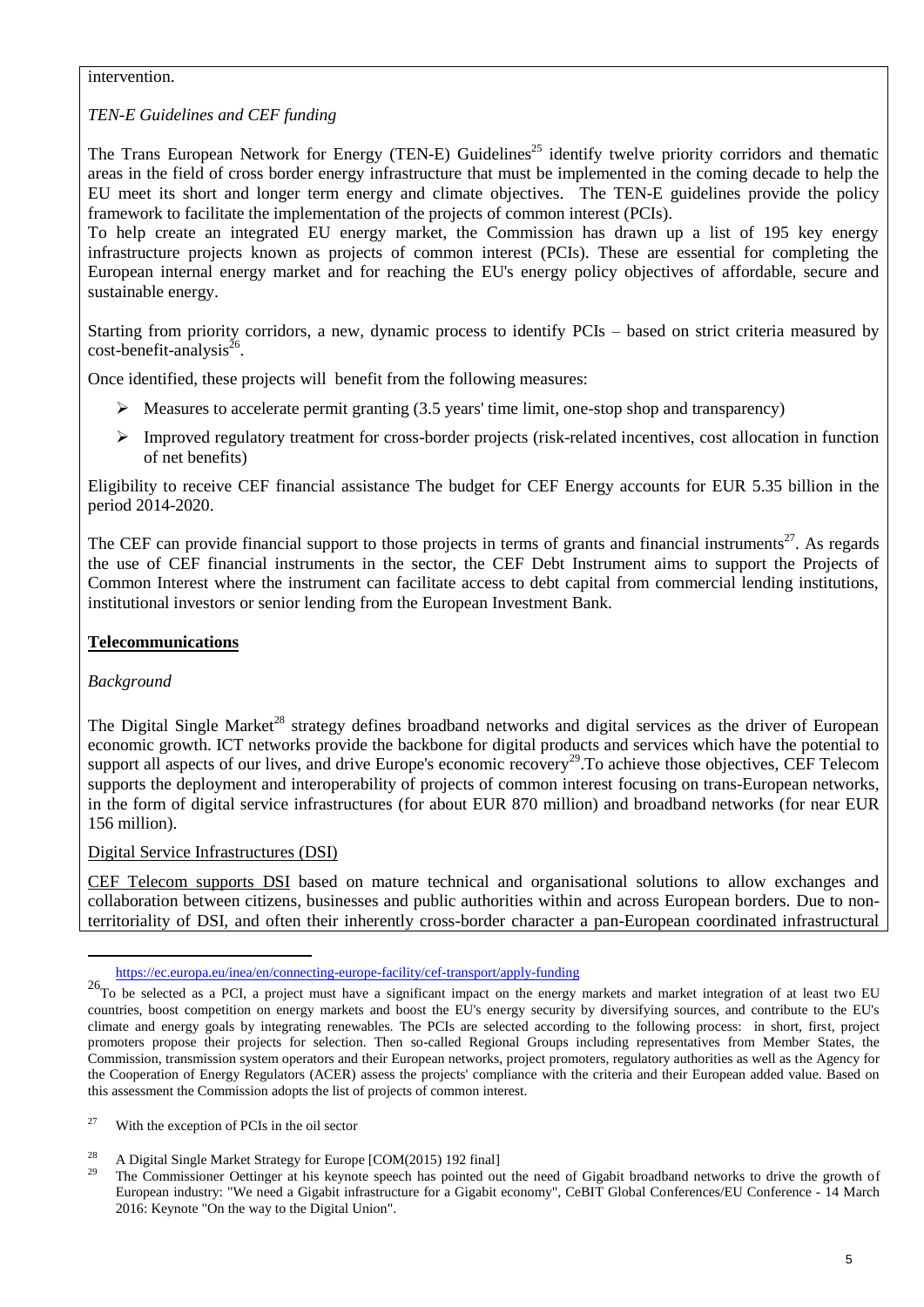approach is needed to ensure interoperability and EU-wide usability..

Specifically, the CEF Telecom identifies as projects of common interest basic and re-usable digital services, known as building blocks, as well as more complex digital services. The building blocks $30$  can be combined with each other and integrated with the more complex services.

## Broadband:

To ensure best value for money and given the limited resources, the CEF funding targets projects which rely on the technology best suited for the specific project, can help spur innovative business models and show a high potential for replication. In the field of broadband, the actions funded consist in one or more of the following components:

(a) the deployment of physical infrastructure and ancillary infrastructure elements, and the services necessary to operate such infrastructure;

(b) associated facilities and services (e.g. building wiring, antennae, towers and other supporting constructions);

(c) where possible, synergies between the roll-out of broadband networks and other utilities networks (energy, transport, water, sewerage, etc.)

# *Market analysis*

# Digital Service Infrastructures

The policy challenge on the European level is mainly to ensure the interoperability and cross-border availability of online service infrastructures. Without them, the Digital Single Market, which could contribute €415 billion to the European economy, will remain incomplete.

As an example of the DSIs' contribution, it has been estimated that the overall economic gains from further opening up Public Sector Information, as supported by the Public Open Data DSI, are around EUR 40 billion for the  $EU^{31}$ . Efficiency gains are also expected to occur, as exemplified by eProcurement. In particular, public procurement represents approximately 19% of EU GDP and EU wide e-procurement is expected to save EUR 50 billion  $annually^{32}$ .

# Broadband

The European Commission has estimated<sup>33</sup> to meet the EU broadband targets by 2020, in the most optimistic scenario, for the coverage target (30 Mbps for all) will be reached if EUR 34 billion is invested, of which EUR 21 billion should come from public source. The estimate to reach the take-up target (half of the European households with 100 Mbps subscription) is EUR 92.4 billion.

## *CEF funding*

DSI: The CEF offers funding opportunities either via calls for tenders to procure services for the core components provided by the European Commission, or calls for proposals (grants) to help linking the national infrastructure in the Member States to the core components.

Broadband: The CEF enables using financial instruments to reach the objectives and operational priorities identified for the deployment of broadband networks. Given limited budget available, the use of new business models of broadband roll-out will be encouraged by the use of debt and equity financing, including the use of project bonds, in line with the Digital Agenda for Europe and the Digital Single Market.,

(B.2) Original objectives of the intervention

<sup>30</sup> <sup>30</sup> Building blocks supported so far include: eIdentification; eSignature; eInvoicing; eDelivery; and Automated Translation. More complex digital services supported so far cover, among others, the areas of safer internet, access to reusable public sector information, cyber security, eHealth, and online dispute resolution. The projects of common interest in the field of digital service infrastructures are available in the Annex of the Telecommunications Guidelines.

 $31$  [http://www.europarl.europa.eu/meetdocs/2009\\_2014/documents/sec/com\\_sec%282011%291229\\_/com\\_sec%282011%291229\\_en.pdf](http://www.europarl.europa.eu/meetdocs/2009_2014/documents/sec/com_sec%282011%291229_/com_sec%282011%291229_en.pdf)

<sup>&</sup>lt;sup>32</sup> A Digital Single Market Strategy for Europe – Analysis and Evidence, SWD(2015) 100 final, COM(2015) 192 final.

<sup>33</sup> Ibidem.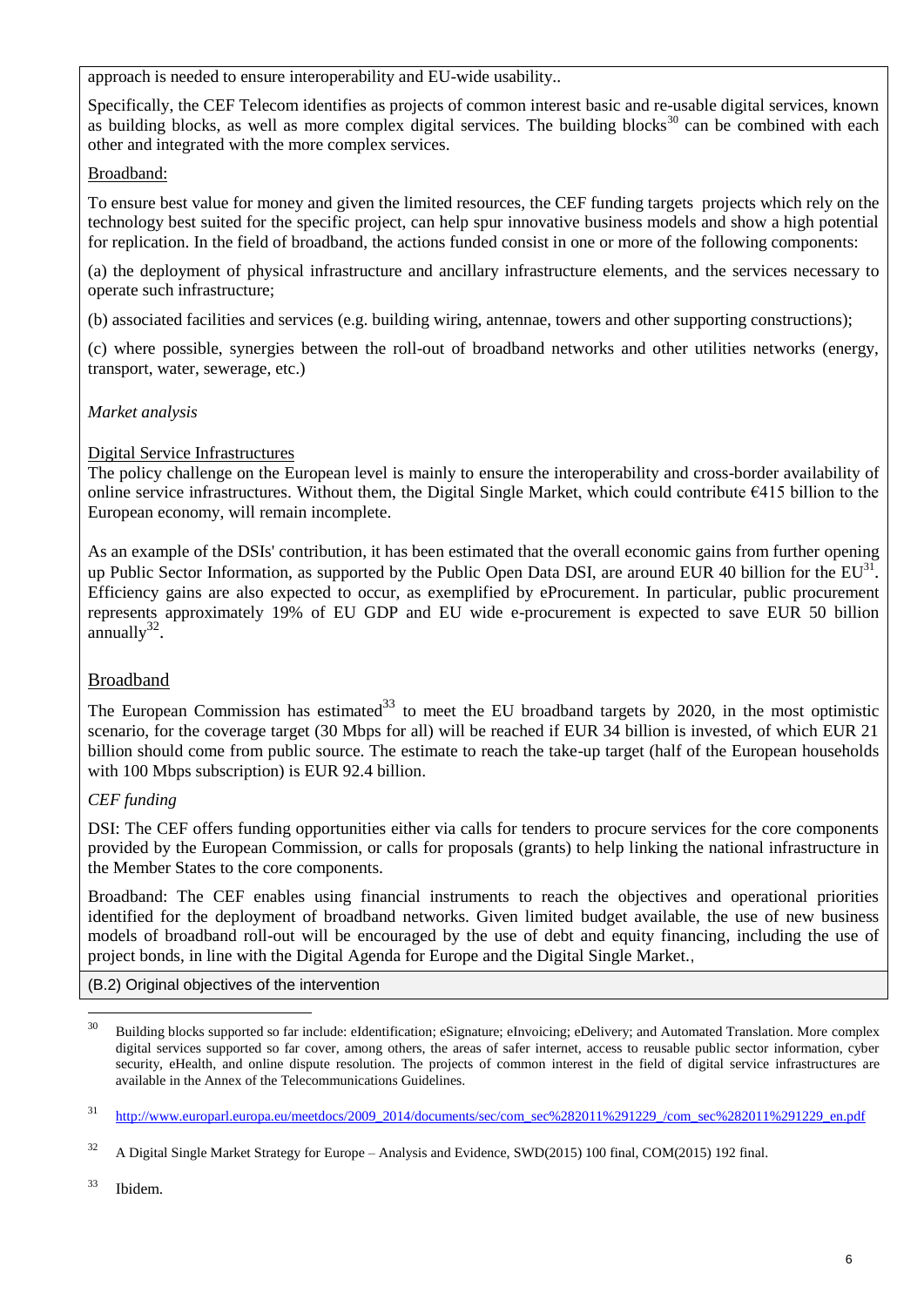# **Horizontal**

The CEF has been designed as a common financing programme for trans-European infrastructure networks of transport, energy and telecommunications. It should realise synergies for infrastructure investments in the three sectors. For transport and energy, the programme was also intended to build synergies with Horizon 2020 and complement research through support for roll-out / pilot projects in innovation and new technologies in these areas.

The original objectives of the establishment of the CEF, in line with the Treaty objectives<sup>34</sup>, are to contribute better and more efficiently to the development of trans-European networks of infrastructure, by developing a coherent funding framework at EU level, allowing resources at both EU and national level to be focussed on common priorities defined at EU level, ensuring high efficiency and leverage of the EU budget contribution<sup>35</sup>.

As set out in Recital 2 of the Regulation, the aim of the creation of CEF was to:

- Accelerate investment in the field of trans-European networks
- leverage funding from both the public and the private sectors
- enable synergies between transport, energy, ICT to be harnessed to the full
- increase legal certainty and respect the principle of technological neutrality
- enable implementation costs to be optimised

The general objectives of CEF are:

(a) contributing to smart, sustainable and inclusive growth, in line with the Europe 2020 Strategy,

(b) enabling the Union to achieve its sustainable development targets (a minimum 20 % reduction of greenhouse gas emissions compared to 1990 levels, a 20 % increase in energy efficiency, and raising the share of renewable energy to 20 % by 2020),

Specific horizontal objectives cover:

- developing modern and high-performing trans-European networks which take into account expected future traffic flows
- social and territorial cohesion in the internal market
- creating an environment more conducive to private, public or public- private investment

This should result in the following impacts:

- improving competitiveness on the global market and economic growth
- contributing to the Union's mid-term and long-term objectives in terms of decarbonisation
- ensuring greater solidarity among Member States.

### **Transport**

In the transport sector, the CEF shall support projects of common interest that pursue one or more of the following objectives (Art. 4.2 of the CEF Regulation):

(a) Removing bottlenecks, enhancing rail interoperability, bridging missing links and, in particular improving cross-border sections;

(b) Ensuring sustainable and efficient transport systems in the long run, with a view to preparing for expected future transport flows, as well as enabling all modes of transport to be decarbonised

(c) Optimising the integration and interconnection of transport modes and enhancing the interoperability of transport services, while ensuring the accessibility of transport infrastructures.

### **Energy**

In the energy sector, the CEF shall support projects of common interest that pursue one or more of the following specific objectives (Art. 4 of the CEF Regulation):

 $34$  $34$  Articles 170 and 171 of the Treaty on the European Union

<sup>35</sup> Impact assessment accompanying the draft Regulation establishing the Connecting Europe Facility (COM(2011)0665 final/2)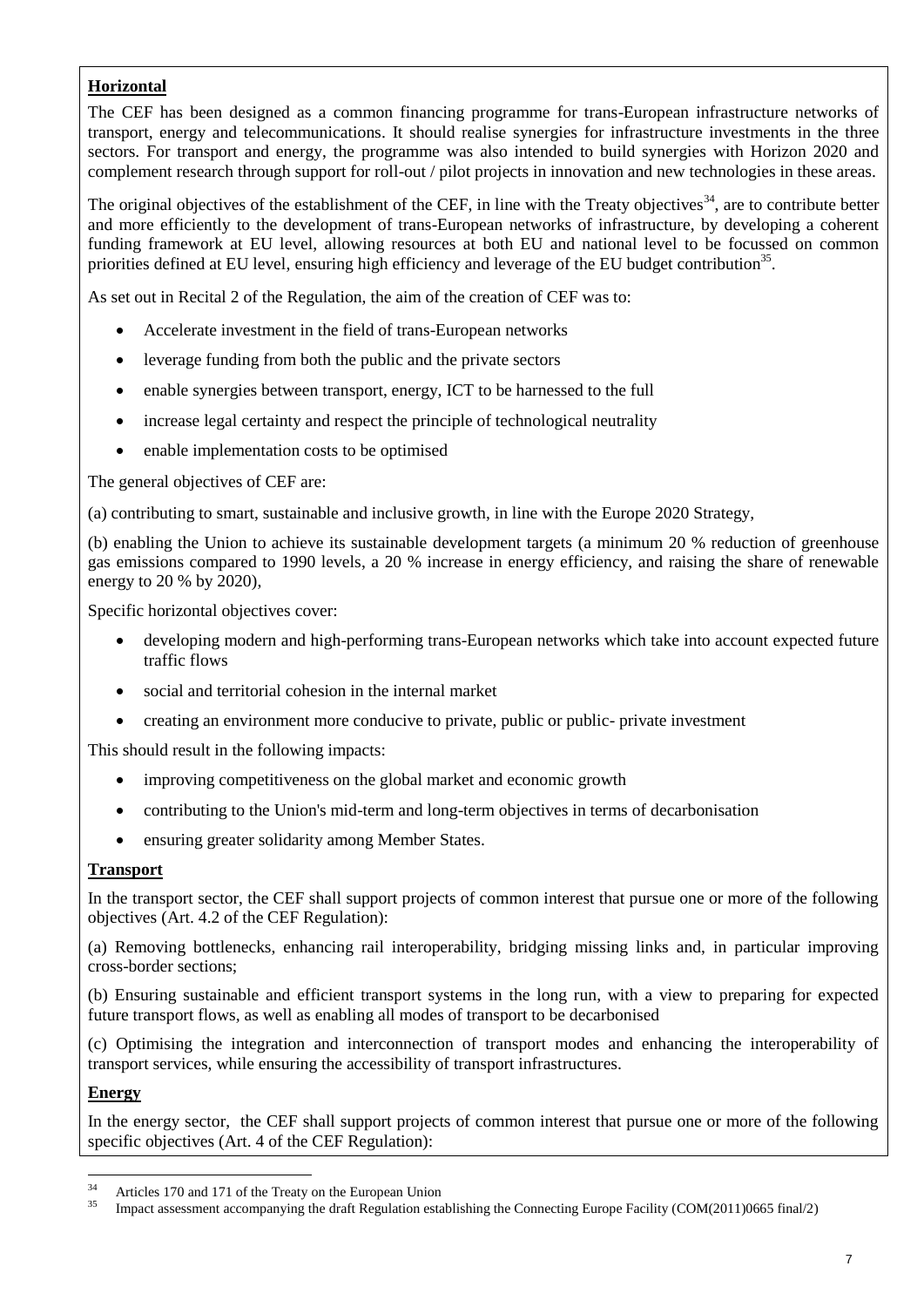(a) increasing competitiveness by promoting the further integration of the internal energy market and the interoperability of electricity and gas networks across borders;

(b) enhancing Union security of energy supply;

(c) contributing to sustainable development and protection of the environment, inter alia by the integrating energy from renewable sources into the transmission network; and by

(d) developing smart energy networks and carbon dioxide networks.

# **Telecommunications**

In the Telecommunications sector, the CEF shall support projects of common interest that pursue one or more of the following specific objectives:

- (a) economic growth and support to the completion and functioning of the internal market in support of the competitiveness of the European economy, including small and medium-sized enterprises (SMEs);
- (b) improvements in daily life for citizens, businesses and public authorities at every level through the promotion of broadband networks, interconnection and interoperability of national, regional and local broadband networks, as well as non-discriminatory access to such networks and digital inclusion.

These objectives translate in the following operational priorities:

- (a) interoperability, connectivity, sustainable deployment, operation and upgrading of trans-European digital service infrastructures, as well as coordination at European level;
- (b) efficient flow of private and public investments to stimulate the deployment and modernisation of broadband networks with a view to contributing to achieving the broadband targets of the Digital Agenda for Europe.

The indicators to measure the achievement of the specific objectives of Telecommunications sector are set out in Article 3 of Telecom Regulation 283/2014.

### (B.3) How the objectives were to be achieved

The objectives were to be achieved by the establishment of a dedicated "Connecting Europe facility" covering energy, transport and telecommunications investments.

The common infrastructure facility was planned to finance infrastructure projects with high EU added value, not only 'hard' infrastructure, but also 'soft and smart' infrastructure and governance structures to realise the transport "Core Network", the energy "priority corridors" as well as digital infrastructures.

The objectives are to be achieved through Union financial assistance in the form of grants, financial instruments, or through a combination of financial instruments and Union direct support where projects could benefit from such a combination of instruments.

The Work Programmes should be coordinated in such a way as to exploit the synergies between transport, energy and telecommunications in particular in such areas as smart energy grids, electric mobility, intelligent and sustainable transport systems, joint rights of way or infrastructure coupling. This should be achieved through at least one multi-sectorial call for proposals for actions with synergies between sectors<sup>36</sup>.

In the transport sector, the programme objectives should be met by supporting projects, through grants or by means of loans and guarantees under the CEF Debt Instrument, which contribute to the completion of the TEN-T network. In this respect, priority is given to projects of high EU added value, i.e. in particular projects building or upgrading cross-border sections, removing bottlenecks on the main European traffic routes, and prioritising the realisation of links currently missing in the network. Priority is also given to horizontal priorities such as intelligent transport systems in all modes of transport as well as to innovation and new technologies, i.e. the transition to innovative low-carbon and energy-efficient transport technologies, while optimising safety.

In the energy sector, the programme aims to target projects with high European value added, such as cross-border

 $36$ <sup>36</sup> See Commission Implementing Decision C(2016) 1778 final of 31 March 2016: [http://ec.europa.eu/transport/themes/infrastructure/reference-documents/index\\_en.htm](http://ec.europa.eu/transport/themes/infrastructure/reference-documents/index_en.htm)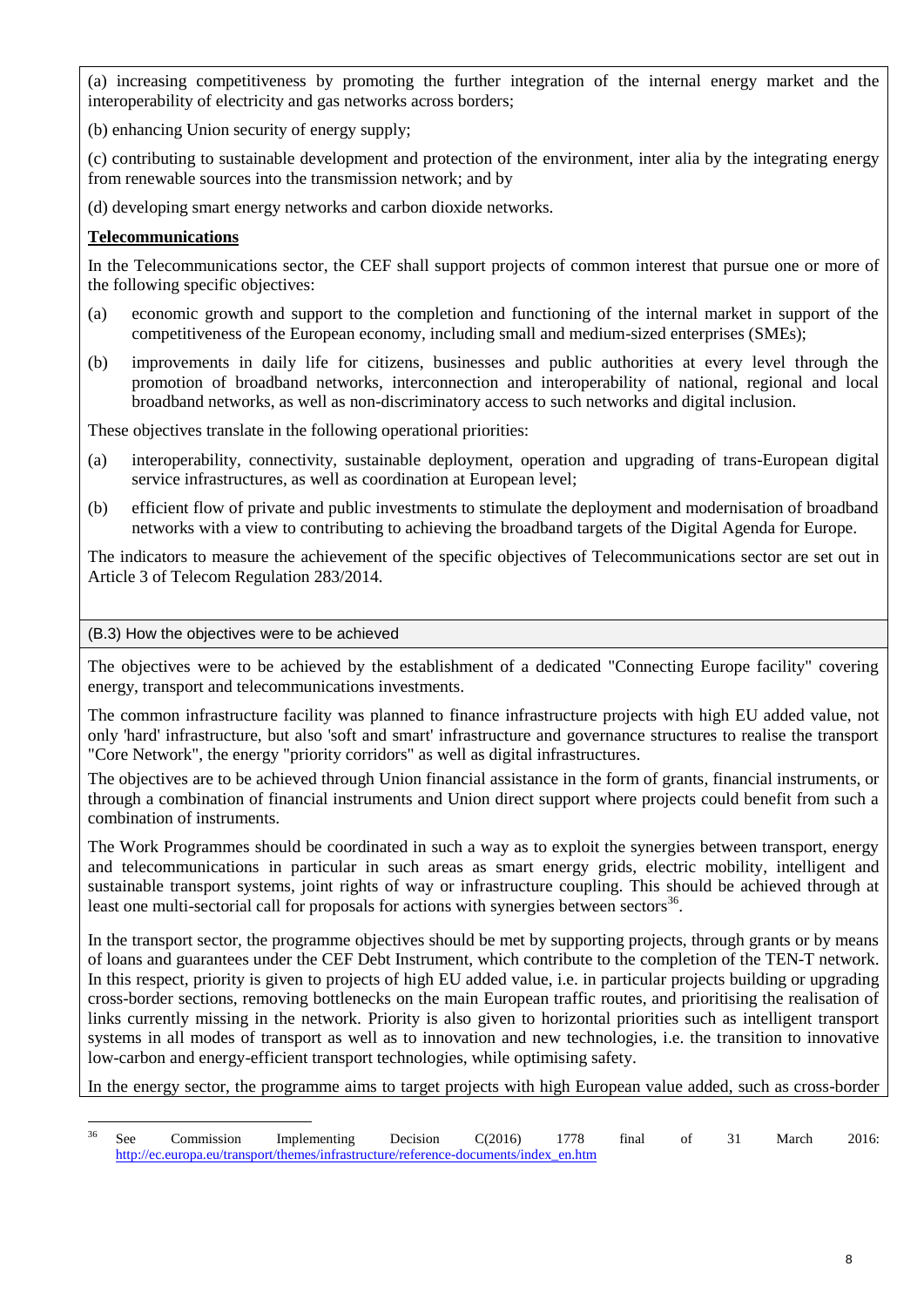interconnections or the deployment of EU-wide systems, which must be implemented by 2020.

In the telecoms sector, the programme objectives should be met by:

(a) Creating and/or enhancing interoperable and, whenever possible, internationally compatible core service platforms, accompanied by generic services for digital service infrastructures;

(b) providing efficient investment vehicles for broadband networks, attract new categories of investors and project promoters, and encourage replicability of innovative projects and business models.

In the area of digital service infrastructures, core service platforms shall be implemented primarily by the Union while generic services shall be implemented by the parties connecting to the relevant core service platform. Investments in broadband networks shall be undertaken predominantly by the private sector, supported by a competitive and investment-friendly regulatory framework. Public support in the form of financial instruments for broadband networks shall be provided only where there is market failure or a sub-optimal investment situation.

# **C. Scope of the evaluation/FC**

(C.1) Topics covered

The evaluation is composed by an overarching part addressing the progress towards the overall objectives of the CEF Programme ("horizontal part"), and three sectorial parts addressing the progress towards the objectives specific to the sectors of transport, energy, and telecommunications.

During the time of the evaluation it is expected that few CEF-supported projects in the three CEF sectors will have been completed or have produced significant results. The evaluation should therefore take account of, instead of being based on, the project results. However, it may address the outcome of a sample of completed projects in the three sectors as appropriate.

The evaluation will take stock of the progress of the implementation of the CEF (in terms of budgetary years 2014, 2015, as well as a part of 2016 and 2017 if possible). The evaluation will address the three forms of financial assistance under the CEF: grants, financial instruments and programme support actions.

The evaluation will also take into account the independent full scale evaluation of the Europe 2020 Project Bonds Initiative, which was completed in April 2016.

(C.2) Issues to be examined

The evaluation will look at the internal and external coherence of the measures, the continued relevance of all objectives and their contribution to the current Commission priorities as well as the Union priorities of smart, sustainable and inclusive growth, including their impact on economic, social and territorial cohesion. The evaluation will include an assessment of the economies of scale made by the Commission at a financial, technical and human level when managing the CEF and, where applicable, of the total number of projects harnessing the synergies between the sectors. The evaluation will also assess how to make financial instruments more effective. Where applicable, the evaluation report will take into account the results of the previous evaluations concerning the long-term impact of the measures under the predecessor programmes of the CEF, and which are of relevance for the implementation of the CEF. These results may serve as a basis for the Commission proposal to adopt delegated acts in accordance with Article 26 of the CEF Regulation, if deemed necessary.

The evaluation of the horizontal objectives common to the transport, energy and telecommunications sectors is carried out in respect of the general objectives outlined in Article 3 of the CEF Regulation.

The evaluation of the specific objectives for each of the three CEF sectors will be carried out in respect of the specific objectives in Article 4 of the CEF Regulation. In the case of telecommunications, reference is made to the objectives outlined in the Regulation on guidelines for trans-European networks in the area of telecommunications infrastructure  $37$  (Telecommunications guidelines')

The evaluation of the CEF programme will be conducted against the following criteria: relevance, effectiveness,

<sup>37</sup> <sup>37</sup> Regulation (EU) No 283/2014 of the European Parliament and of the Council of 11 March 2014 on guidelines for trans-European networks in the area of telecommunications infrastructure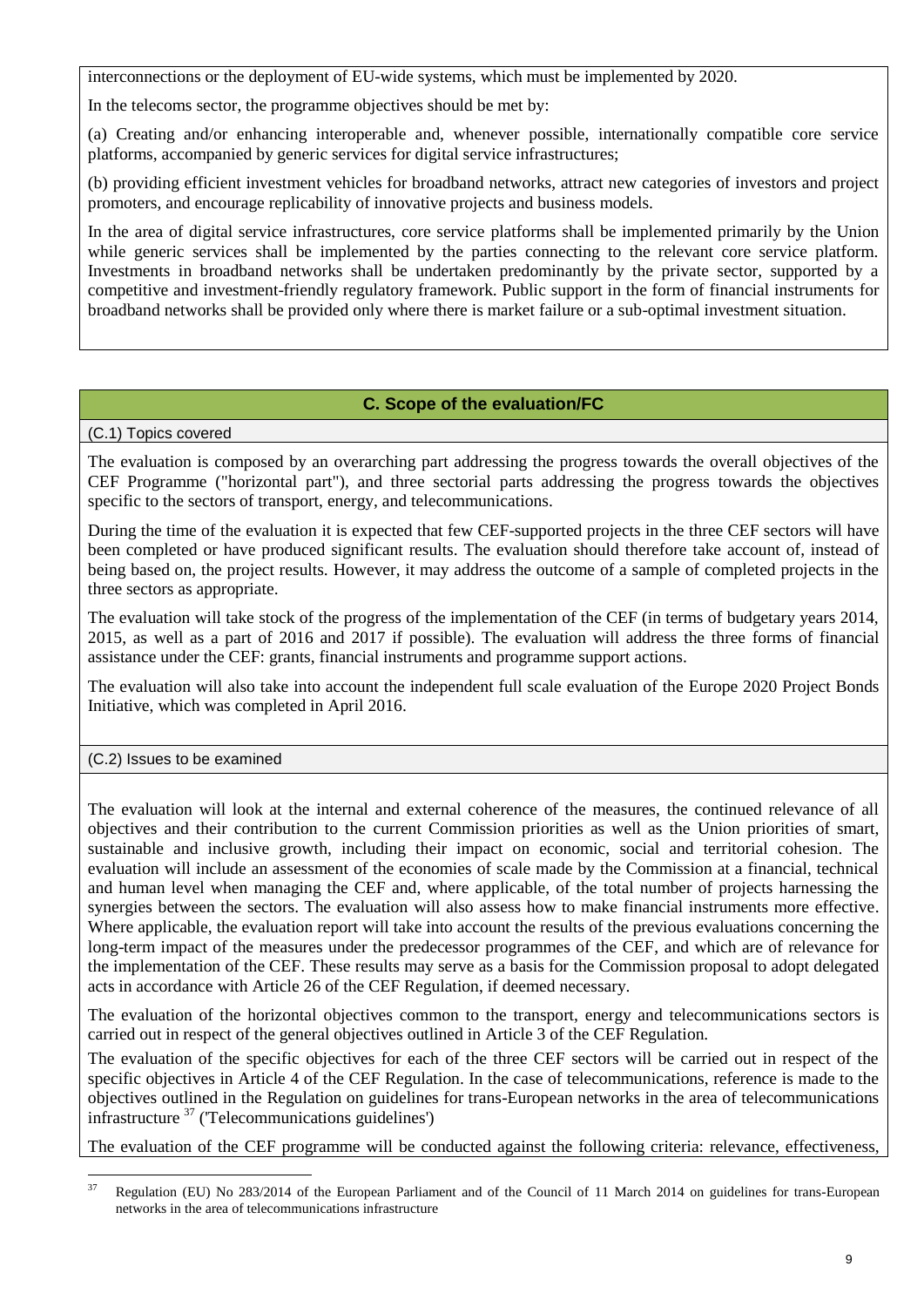efficiency, coherence and EU added-value. The evaluation questions will be refined in the course of the evaluation process.

### **1) Relevance: To what extent have the objectives and activities of the CEF Programme proved consistent with the needs of the EU market to date, as set out in the Europe 2020 strategy and relevant EU policy documents and market analysis in the 3 sectors, as well as with the beneficiaries' needs? How can such consistency be improved?**

The evaluation shall assess the continued relevance of the CEF general objectives and their contribution to the Europe 2020 strategy, as well as to the EU and the Juncker Commission objectives notably those related to the priorities 'Internal market', 'Jobs, growth and investment', 'Energy Union and climate' and 'Digital single market'. With regard to the CEF financial instruments, the evaluation shall assess whether the design of the instruments was conducive to reaching the objectives of the CEF Programme.

### **2) Effectiveness: What is the main outcome of the CEF so far? To what extent do the outputs and results of the CEF correspond to the objectives? How effective has the use of financial instruments been so far, and how could the use of CEF financial instruments be made more effective? To what extent has it been possible to leverage funding from the national public and private sectors?**

The evaluation should assess the extent to which the CEF contributed to progress towards the general objectives in terms of smart, sustainable and inclusive growth as well as towards the specific objectives in the three sectors. The evaluation will also address the contribution of the CEF to the above EU and Commission objectives. It will also assess the extent to which the CEF contributed to an acceleration of investments in the area of Trans-European networks.

### **3) Efficiency**: **Are the costs resulting from the implementation of the CEF proportional to the results to be achieved? How could the administration and management of the programme be improved to enhance its efficiency? To what extent are the available budget, instruments and governance model contributing to the achievement of the objectives?**

One key aspect that will be assessed concerns the exploitation of the synergies between the transport, energy and telecommunications, notably in terms of optimisation of implementation costs. In particular, the evaluation of efficiency will include also an assessment of the potential for regulatory simplification and burden reduction, particularly for project promoters. An assessment of the centralised management of the CEF programme by the Commission services in cooperation with INEA, to which the programme management (grants part) was delegated, will be conducted.

## **4) Coherence: How well does the CEF fit with other EU policy objectives/other EU policy interventions?**

The evaluation will address the coherence of the CEF with other EU policies that contribute to the CEF objectives and to the above EU and Commission objectives. The coherence of the CEF with other sector specific policies and activities will be assessed. In addition, the complementarity of the CEF with respect to other tools of public intervention at EU level, particularly with ESIF and EFSI, and Horizon 2020, will be evaluated where appropriate. Bearing in mind the objective to devote at least 20% of the EU funding to climate action objectives (ref. Recital 8 of the CEF Regulation) the evaluation will assess the extent to which commitments / contributions so far under the CEF programme comply with this policy objective.

### **5) EU-added value: What is the EU added-value of the CEF compared to what was or could be achieved by the private sector or by Member States at national and/or regional levels, and how could it be maximised? Is there still a need to continue CEF funding at EU level? If so, why?**

The evaluation will assess the EU added-value of the CEF programme, for example the extent to which CEF support has promoted transnational cooperation and generated economies of scale; the extent to which it has fostered the development of cross-border, bottlenecks and missing links projects, and whether such projects might otherwise not have been completed. It will also address the extent to which CEF was used efficiently and with added-value after the budget transfer to EFSI in 2015, as well as the outcome so far of blending of CEF grants and EFSI loans and guarantees.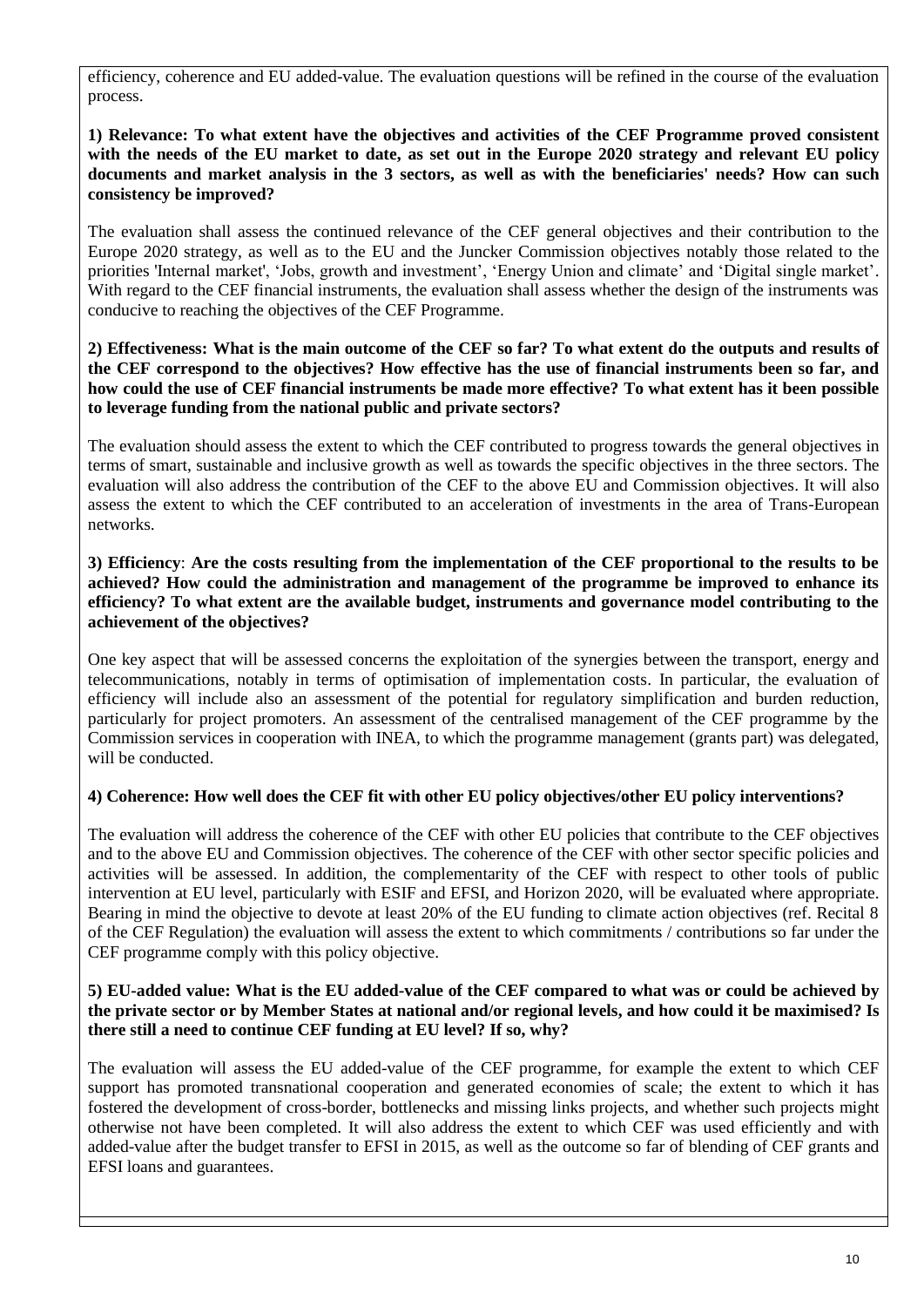(C.3) Other tasks

The evaluation will cover finished and ongoing grants/procurement actions, all projects supported by the CEF Financial Instruments to date, and will take into account interviews with relevant stakeholders, expert groups, the Commission and Member States. Relevant existing reports and studies will also be taken into account.

Independent, external consultants will be engaged to process the relevant economic, financial, technical information necessary to carry out the evaluation of the horizontal and sectorial parts of the CEF through desk research, in-person interviews, surveys, etc.

# **D. Evidence base**

## (D.1) Evidence from monitoring

The evaluation will build primarily on information related to grants for actions, financial instruments and Programme Support Actions supported under the CEF. Information from financing of infrastructure projects from other EU sources, private and national sources will also be analysed where appropriate.

Evidence will be collected from relevant sectorial studies and implementation reports carried out in the transport, energy and telecommunications sectors.

In the transport sector, evidence will be collected from Activity Status Reports of projects of common interest and other monitoring tools notably in the context of the TEN-T Corridor fora.

In the energy sector, evidence will be collected also by means of PCI implementation Plans<sup>38</sup> and other monitoring tools used by the Commission in the context of the Regional Groups.

In the telecoms sector, there is evidence on actions implemented stemming from monitoring activities carried out by or in conjunction with other institutional stakeholders and agencies, for example DIGIT and INEA, as well as from the Digital Agenda Scoreboard.

(D.2) Previous evaluations and other reports

For all the CEF sectors:

<u>.</u>

- Commission Staff Working Document (SWD(2016) 58 final and SWD(2016) 60 final) on the Ad-hoc Audit of the pilot phase of Europe 2020 Project Bond Initiative: [http://ec.europa.eu/economy\\_finance/financial\\_operations/investment/europe\\_2020/index\\_en.htm](http://ec.europa.eu/economy_finance/financial_operations/investment/europe_2020/index_en.htm)
- the final external evaluation of the pilot phase of Europe 2020 Project Bond Initiative (2015 ECFIN 008/L, report available in April 2016) see [http://ec.europa.eu/economy\\_finance/financial\\_operations/investment/europe\\_2020/index\\_en.htm](http://ec.europa.eu/economy_finance/financial_operations/investment/europe_2020/index_en.htm)

For CEF Transport a preliminary non-exhaustive list is the following:

- CEF Transport Work Programmes and project selection decisions: [http://ec.europa.eu/transport/themes/infrastructure/news/2015-06-29-cef\\_en.htm](http://ec.europa.eu/transport/themes/infrastructure/news/2015-06-29-cef_en.htm)
- Nine core network corridor studies, including lists of projects and TENtec compliance maps, see: [http://ec.europa.eu/transport/themes/infrastructure/ten-t-guidelines/corridors/corridor-studies\\_en.htm](http://ec.europa.eu/transport/themes/infrastructure/ten-t-guidelines/corridors/corridor-studies_en.htm)
- TEN-T Corridor work plans and Coordinators progress reports [http://ec.europa.eu/transport/themes/infrastructure/ten-t-guidelines/index\\_en.htm](http://ec.europa.eu/transport/themes/infrastructure/ten-t-guidelines/index_en.htm)

<sup>&</sup>lt;sup>38</sup> Article 5.1 of the TEN- E Regulation 347/2013 requires project promoters to draw up an implementation plan, including a timetable regarding feasibility and design studies, approvals by the National Regulatory Authorities and others, permitting, construction and commissioning. These implementation plans are publicly available on the PCI Transparency Platform.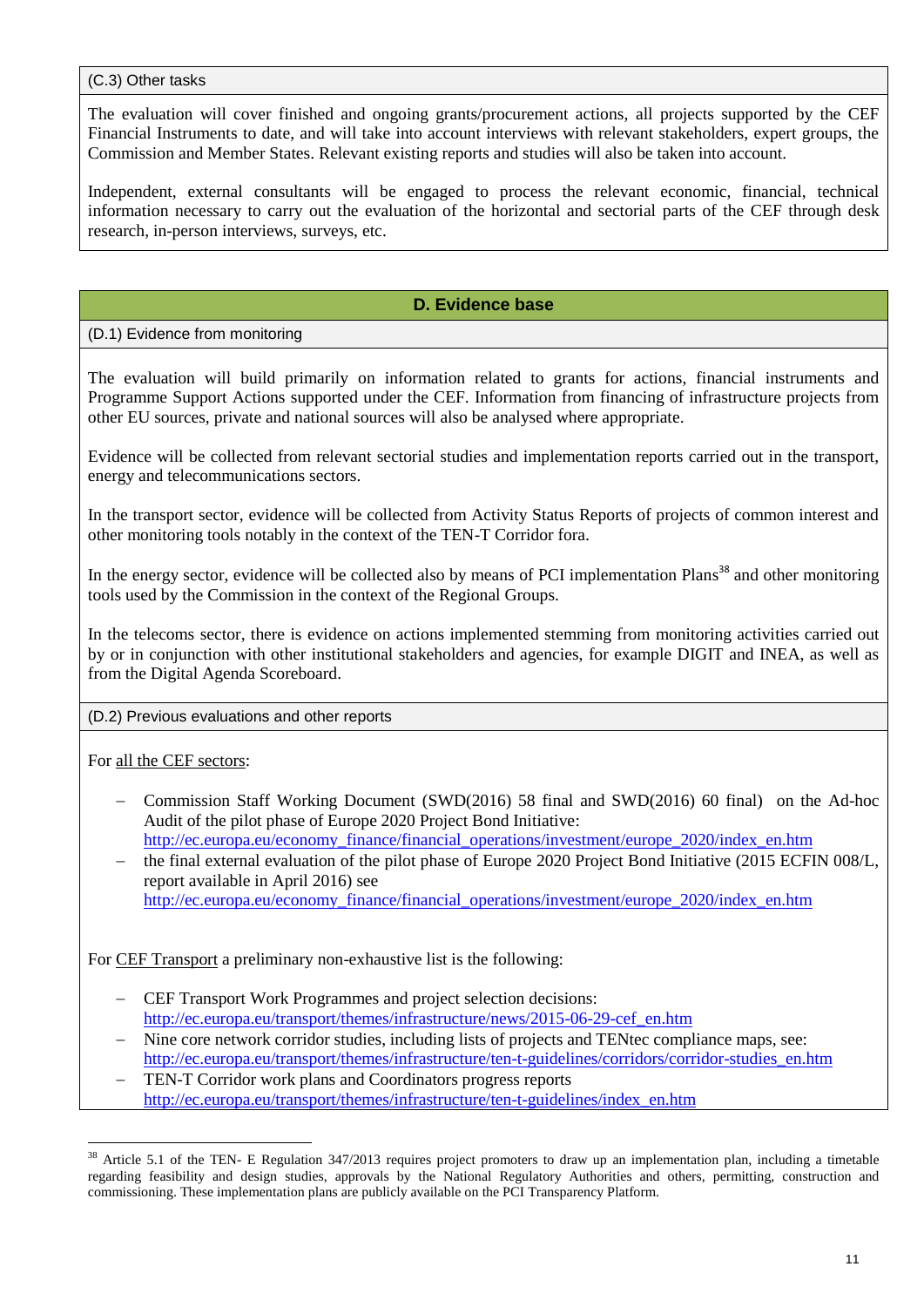- Fraunhofer Study on the Cost of non-completion of the TEN-T, see: [http://ec.europa.eu/transport/themes/infrastructure/studies/doc/2015-06-fraunhofer-cost-of-non](http://ec.europa.eu/transport/themes/infrastructure/studies/doc/2015-06-fraunhofer-cost-of-non-completion-of-the-ten-t.pdf)[completion-of-the-ten-t.pdf](http://ec.europa.eu/transport/themes/infrastructure/studies/doc/2015-06-fraunhofer-cost-of-non-completion-of-the-ten-t.pdf)
- Biennial report on the implementation of the TEN-T Guidelines article 49 of the TEN-T (when available)
- Ex-post evaluation of the TEN-T 2007 2013 programme (when available)
- Reports on the implementation of the EU structural funds
- European Court of Auditor performance audit reports in the field of transport
- ESIF evaluation reports from the 2017-13 period
- Factsheets of the Art 16 report: The Digital Single Market, The Energy Union and Climate-change policies, The Internal Market
- Other political communication / Council conclusions related to the past and present ESIF investments in the 3 fields of CEF

For CEF Energy a preliminary non-exhaustive list is the following:

- TEN-E framework reports <http://ec.europa.eu/transparency/regdoc/rep/1/2010/EN/1-2010-203-EN-F1-1.Pdf> [https://ec.europa.eu/energy/sites/ener/files/documents/TEN-E%20financed%20projects%201995-](https://ec.europa.eu/energy/sites/ener/files/documents/TEN-E%20financed%20projects%201995-2013%20for%20Europa.pdf) [2013%20for%20Europa.pdf](https://ec.europa.eu/energy/sites/ener/files/documents/TEN-E%20financed%20projects%201995-2013%20for%20Europa.pdf)
- The structuring and financing of energy infrastructure projects, financing gaps and recommendations regarding the new TEN-E financial instrument [https://ec.europa.eu/energy/sites/ener/files/documents/2011\\_ten\\_e\\_financing\\_report.pdf](https://ec.europa.eu/energy/sites/ener/files/documents/2011_ten_e_financing_report.pdf)
- Reports from the Commission to the European Parliament and the Council on the implementation of the European Energy Programme for Recovery [https://ec.europa.eu/energy/sites/ener/files/documents/2014\\_iem\\_communication\\_annex5.pdf](https://ec.europa.eu/energy/sites/ener/files/documents/2014_iem_communication_annex5.pdf)
- ACER Consolidated report on PCI monitoring $39$ : [http://www.acer.europa.eu/Official\\_documents/Publications/Pages/Publication.aspx](http://www.acer.europa.eu/Official_documents/Publications/Pages/Publication.aspx)

Other relevant studies in the area of energy infrastructures which can be found under [https://ec.europa.eu/energy/en/studies?field\\_associated\\_topic\\_tid=48,](https://ec.europa.eu/energy/en/studies?field_associated_topic_tid=48) including, among others:

- Study on regulatory incentives for investments in electricity and gas infrastructure projects, 2013
- Grid infrastructure development: European Strategy for raising public acceptance, 2014 https://ec.europa.eu/energy/sites/ener/files/documents/20140618 grid toolkit\_report.pdf
- Follow-up study on regional Baltic LNG terminal, 2014
- Study on comparative review of investment conditions for electricity and gas Transmission System Operators (TSOs) in the European Union, 2014
- Study on regulatory matters concerning the development of the North and Irish Sea offshore energy potential - First results regulatory analysis, 2014
- Study on assessment frameworks of the socio-economic impacts of the Projects of Common Interest in the context of the TEN-E Regulation (347/2013), 2014

The evaluation will also draw from previous and ongoing studies done by the Commission and research centres in the area of intervention of public financing and energy infrastructure implementation. The reports on the implementation of the Trans European Energy Networks 2007-2013 (TEN-E) and of the European Energy programme for Recovery (EEPR) will be covered.

For CEF Telecom a preliminary non-exhaustive list is the following:

- Study on "The feasibility and scenarios for the long-term sustainability of the Large Scale Pilots, including 'ex-ante' evaluation". See https://ec.europa.eu/digital-agenda/en/news/final-report-study-feasibility-andscenarios-long-term-sustainability-large-scale-pilots
- Study on the long term sustainability of Digital Service Infrastructures (expected in the course of 2016)
- Study on the maturity of the Digital Service Infrastructures supported by the Connecting Europe Facility. See http://ec.europa.eu/digital-agenda/en/news/study-maturity-digital-service-infrastructures-supported-

<sup>39</sup> Reference: 2015, to be updated once 2016 report will be available.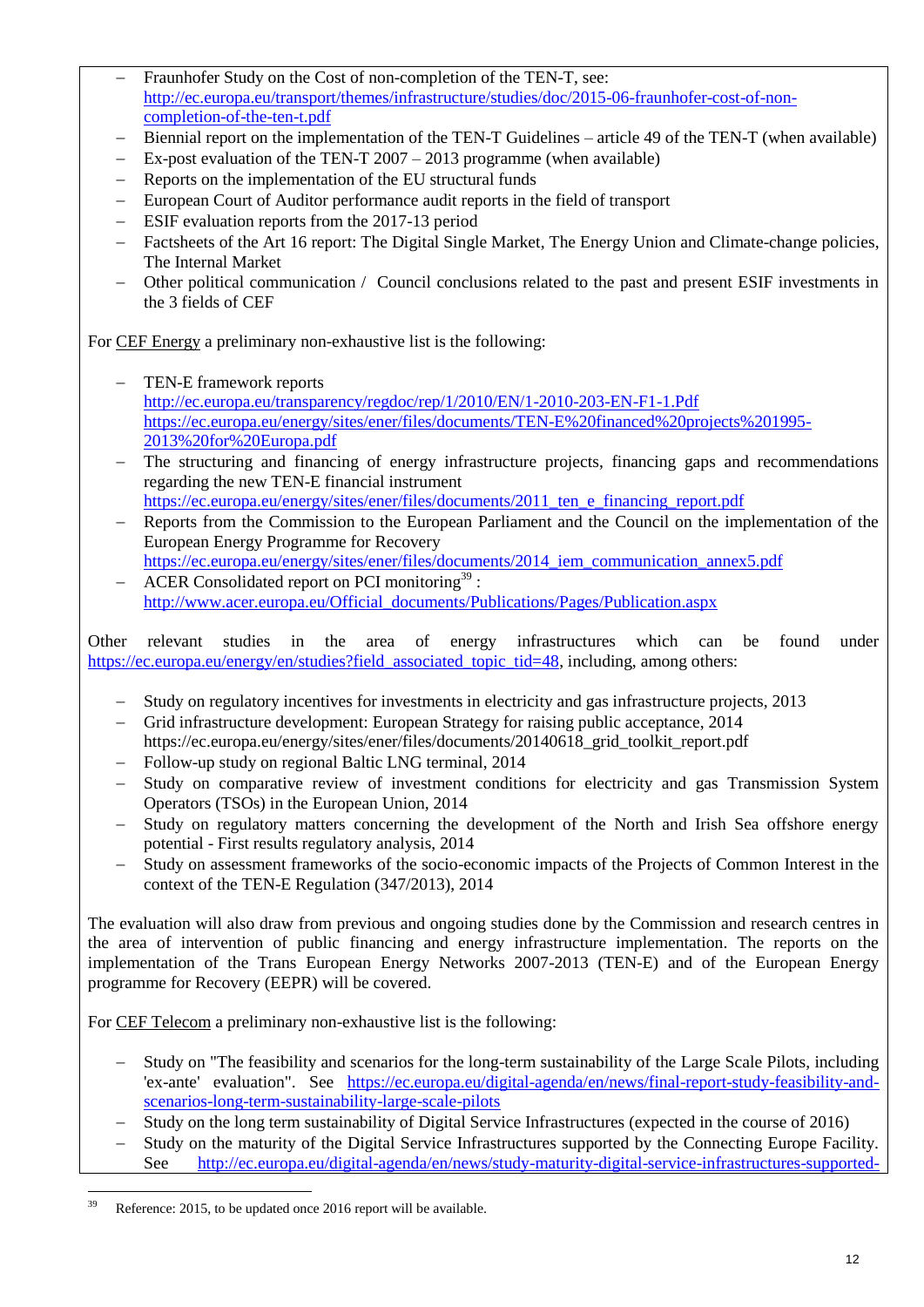connecting-europe-facility

- Studies on eGovernment, for example eGovernment benchmark report. See https://ec.europa.eu/digitalagenda/en/news/eu-egovernment-report-2014-shows-usability-online-public-services-improving-not-fast
- Statistical information on the implementation of the activities i.e. Digital Agenda Scoreboard DESI index. See:<https://ec.europa.eu/digital-agenda/en/desi>
- Relevant policy documents reviews, such as documents produced in the context of the eSENS project, the EU Directive on cost reduction (2014/61/EU).
- Broadband Investment guide, see:
- http://ec.europa.eu/newsroom/dae/document.cfm?action=display&doc\_id=6908
- State-Aid guidelines, see: [http://www.digitalplan.gov.gr/resource-api/dipla/contentObject/The-Broadband-](http://www.digitalplan.gov.gr/resource-api/dipla/contentObject/The-Broadband-State-Aid-rules-explained/content)[State-Aid-rules-explained/content](http://www.digitalplan.gov.gr/resource-api/dipla/contentObject/The-Broadband-State-Aid-rules-explained/content)
- Studies and recent publications in the field of broadband, such as most effective financial instruments for the CEF broadband activity i.e. "Ventura" study (SMART 2014/00680). See [http://ec.europa.eu/digital](http://ec.europa.eu/digital-agenda/en/news/assessment-alternatives-market-sentiment-towards-and-recommendation-most-effective-financial)[agenda/en/news/assessment-alternatives-market-sentiment-towards-and-recommendation-most-effective](http://ec.europa.eu/digital-agenda/en/news/assessment-alternatives-market-sentiment-towards-and-recommendation-most-effective-financial)[financial](http://ec.europa.eu/digital-agenda/en/news/assessment-alternatives-market-sentiment-towards-and-recommendation-most-effective-financial)
- Study on National Broadband plans in the EU (expected to be launched soon, EU SMART 2014/0077).
- Market study for broadband infrastructure fund by the EIB (on-going)
- Connected Communities workshop see: [http://ec.europa.eu/digital-agenda/events/cf/connected](http://ec.europa.eu/digital-agenda/events/cf/connected-communities-experience-sharing/item-display.cfm?id=15644)[communities-experience-sharing/item-display.cfm?id=15644](http://ec.europa.eu/digital-agenda/events/cf/connected-communities-experience-sharing/item-display.cfm?id=15644) and seminar, see: [https://ec.europa.eu/digital](https://ec.europa.eu/digital-agenda/events/cf/connected-communities-mutual-learning/item-display.cfm?id=15657)[agenda/events/cf/connected-communities-mutual-learning/item-display.cfm?id=15657](https://ec.europa.eu/digital-agenda/events/cf/connected-communities-mutual-learning/item-display.cfm?id=15657)

(D.3) Evidence from assessing the implementation and application of legislation (complaints, infringement procedures)

# NA

(D.4) Consultation

For the mid-term evaluation, it is foreseen to involve in the evaluation process the Member States, project promoters, the EIB regarding the financial instruments, a representative sample of project beneficiaries, and possibly regional and local procuring authorities and infrastructure managers/core investors in the projects closed with support from CEF Financial Instruments as appropriate.

For CEF Transport, the European Coordinators for the 9 Core Network Corridors and the 2 horizontal priorities (ERTMS and MoS) will also be consulted, as will be service providers (operator undertakings) and infrastructure managers of all modes.

For CEF Energy, ACER, the ENTSOs, and the Regional Groups established under the TEN-E Regulation will also be involved.

For CEF Telecom, within the limits of confidentiality provisions, relevant group of experts (CEF Telecom Expert Group/CEF Coordination Committee in the Telecom configuration) will be interviewed. Other stakeholders to be consulted might include end users, as well as experts and broadband infrastructures stakeholders.

The list of stakeholders consulted and the exact way that this consultation will be conducted (survey, interview, other methods) will have to be taken into account by the interested consultants in their tender offer.

This roadmap will be open for feedback during a four-week period, envisaged in April / May 2016. The feedback will be used to amend the roadmap, where necessary.

Further, in the context of this mid-term evaluation, an internet-based 12-week open public consultation will be launched by the Commission at the latest in July 2016. It will seek views of the concerned stakeholders and wider public with regard to the relevance, effectiveness, efficiency, coherence and EU added value of the CEF. The public consultation will be available in English; answers may be provided in any of the official EU languages.

The consultation will be published on [http://ec.europa.eu/transport/index\\_en.htm](http://ec.europa.eu/transport/index_en.htm) as well as on Your Voice in Europe [\(http://ec.europa.eu/yourvoice/consultations/index\\_en.htm\)](http://ec.europa.eu/yourvoice/consultations/index_en.htm). The synopsis report summarising the results of all consultation activities linked to this initiative will be published on the consultation web page.